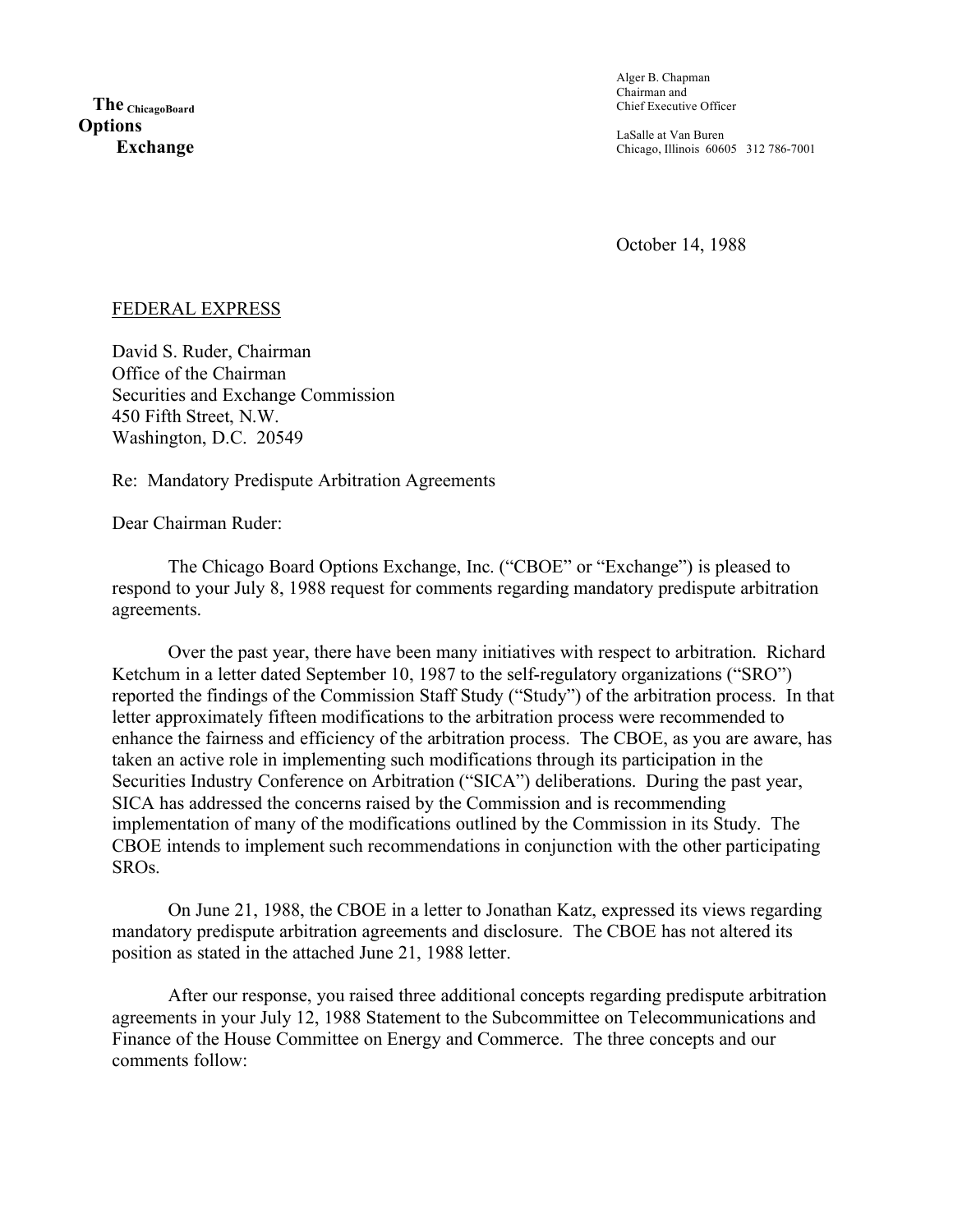- 1. Notice to the investors as to the importance and significance of their election to sign an opening account agreement containing a predispute arbitration clause;
- 2. Breadth of the arbitration clause;
- 3. Procedures that would permit investors or arbitrators to "opt" out of the arbitration process.

Regarding the first concept, the CBOE fully supports sufficient notice to investors as to the importance of their election to arbitrate any future dispute. The Exchange continues to believe, as stated in the attached letter, that it is appropriate to require greater disclosure of the arbitration clause in the opening account agreement. Such disclosure might include an informational pamphlet in addition to the account agreement form. We do not believe, however, that a customer should be required to acknowledge that he has read the pamphlet.

The second concept follows the first. The CBOE is in favor of an industry-wide standardized arbitration clause. The clause should grant the customer the full spectrum of remedies provided by Federal and state arbitration rules. We would be pleased to work with SICA participants in developing such a uniform arbitration clause so investors will be familiar with their rights and obligations, even if they choose to move their account or open additional accounts at other brokerage firms.

Finally, you suggested that investors be permitted access to the courts in appropriate cases. The CBOE utilizes sophisticated arbitrators that are well-versed in various areas of securities law. We are confident that we can continue to administer the arbitration of large and complex cases. However, we do appreciate the concept of a mechanism for referral of certain extraordinary cases to the courts. The Exchange will work with SICA in attempt to develop a standard to guide arbitrators to recognize extraordinary circumstances. Care must be taken in crafting such guidelines so that appropriate cases do not circumvent arbitration.

The Exchange will continue to examine its arbitration rules while taking an active role in SICA. To that end, we would be pleased to respond to any further suggestions which you or the Staff may have.

Sincerely,

Alger Chapman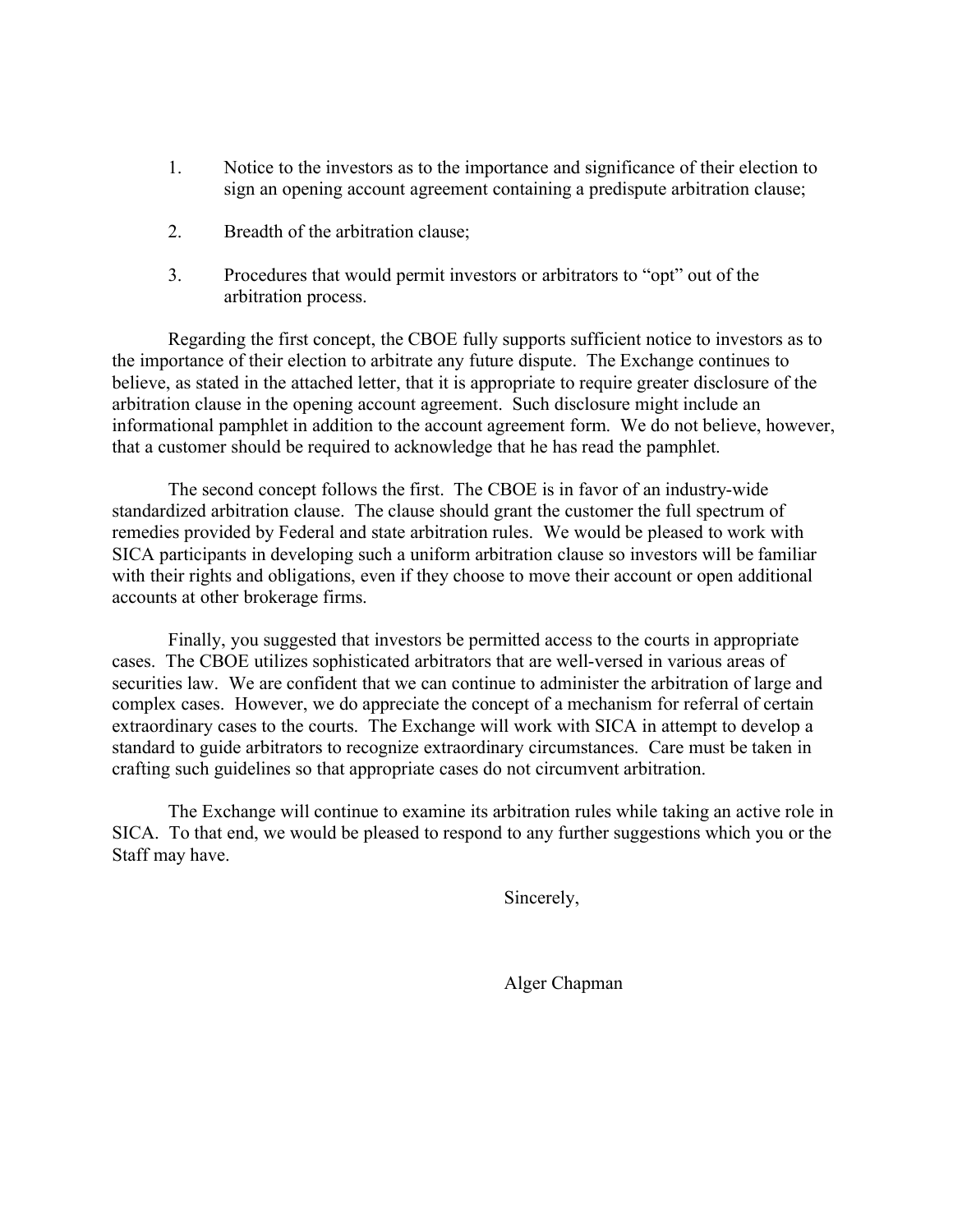**The ChicagoBoard Options Exchange** Alger B. Chapman Chairman and Chief Executive Officer

LaSalle at Van Buren Chicago, Illinois 60605 312 786-7001

June 21, 1988

Mr. Jonathan G. Katz Office of the Secretary (File No. S7-7-88) Mail Stop 6-9 Securities and Exchange Commission 450 Fifth Street, N.W. Washington, D.C. 20549

Re: File No. S7-7-88

Dear Mr. Katz:

We are in receipt of the letter to Frederic Krieger, Associate General Counsel and Director of Arbitration of the Chicago Board Options Exchange, Inc. ("CBOE" or "Exchange") from Richard Ketchum, Director of the Commission's Division of Market Regulation, dated June 3, 1988. The CBOE is pleased to respond to Mr. Ketchum's request for comments on the captioned proposed legislation concerning arbitration ("Commission proposed legislation"). These comments are also applicable to a legislative proposal concerning arbitration, which is under consideration before the Subcommittee on Energy & Commerce, Committee Print of June 8, 1988 ("Committee Print").

Before providing the Exchange's comments on the proposed legislation, I wish to make several observations about arbitration, based on my experience over the past thirty years, as a regulator, securities firm principal, and investor. The securities arbitration process has worked and has adapted to change well. Small customers are particularly well served by availing themselves of a process that offers less formalities as well as speedy, inexpensive and fair resolution of their disputes than would be the case in our back logged court system. The majority of customer disputes are either settled or are decided in favor of the customer.

The legislation proposed by the Commission addresses one aspect of arbitration, providing that a broker-dealer would be required to accept a customer to do business with the firm even if the customer refuses to agree to the arbitration provision which may be proposed in the customer account agreement by the broker-dealer. The Committee Print makes that same proposal, and in addition, would require highlighted and separate documentation on binding arbitration, and mandates standards concerning the rules governing arbitrations at Self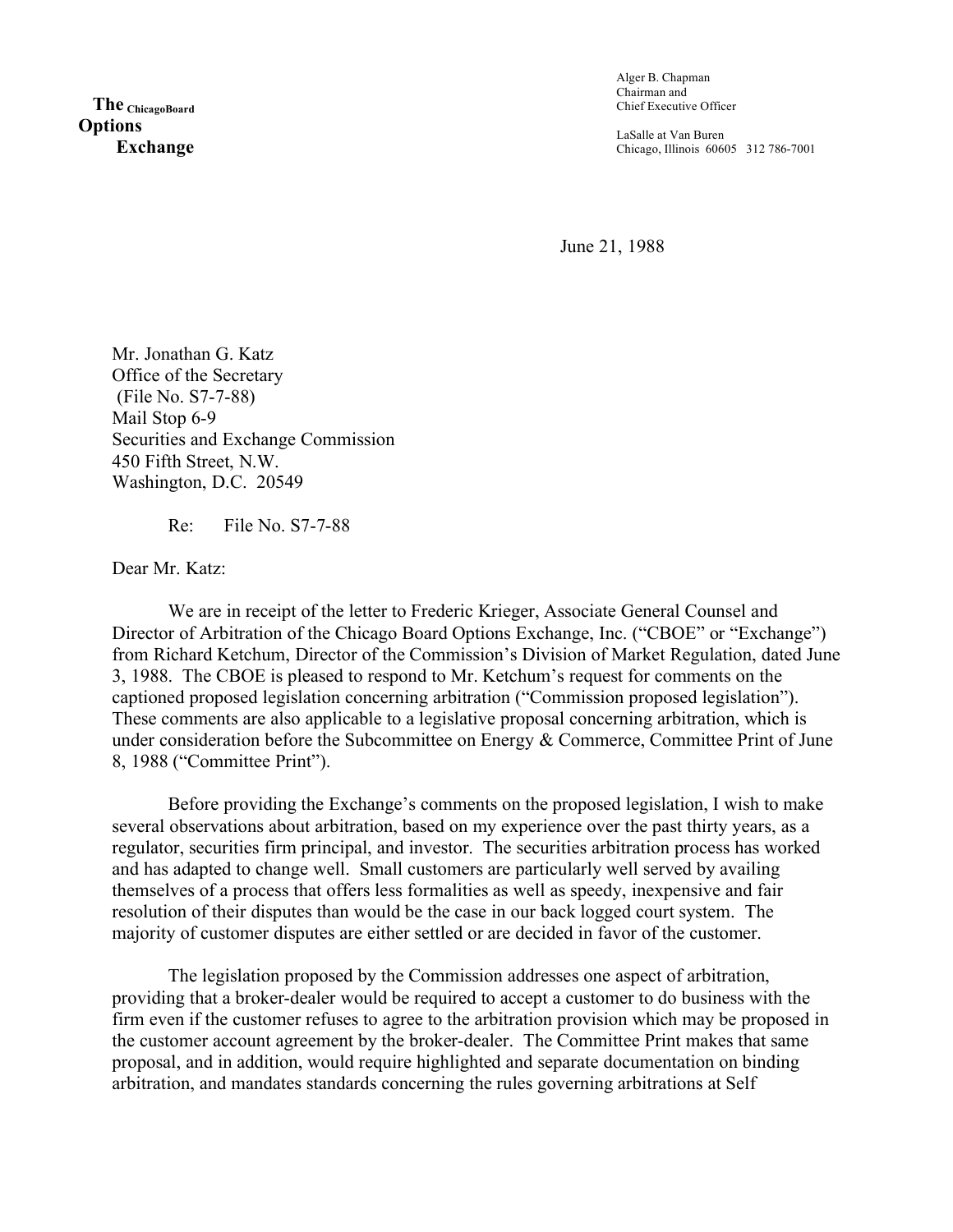Regulatory Organizations. The Committee Print's mandatory standards, to be implemented by the Commission, would include new discovery provisions, written decisions by arbitrators, alteration to the awarding of costs and attorneys' fees, and modification to the provisions concerning relationships of arbitrators to the industry. For the reasons set forth in this letter, the Exchange does not believe that any legislation is necessary at this time.

The Exchange, as the Commission is aware, has participated through the Securities Industry Conference on Arbitration ("SICA") in the development of modifications to the arbitration process over the past year which address many of the concerns which have been expressed concerning arbitration. The Exchange notes, for example, that SICA has virtually completed work on modification to the standards for selecting arbitrators, a new discovery rule, providing greater authority to arbitrators to resolve discovery matters, a rule concerning prehearing conferences, a more detailed form of award to be rendered, and increased biographical information on arbitrators. SICA is also developing new arbitration manuals and increased arbitrator training. The Exchange is supportive of these efforts and has participated in the development of these rules. The Exchange sees no reason for Congressional legislation in these areas and believes that the Commission, in any event, has appropriate authority under the Exchange Act to insure that the arbitration process continue to be a fair and expeditious forum for the resolution of disputes, including disputes between customers and member firms.

The Exchange believes that it would be appropriate to require more disclosure concerning the effects of any arbitration provision in a member firm's contract with the customer. Such disclosure might include an informational document to be transmitted to the customer at the time that a customer account agreement is entered into. The Exchange does not believe that legislation is necessary to effectuate this disclosure and believes that the rule making process would be more appropriate.

The Exchange also believes that, by rule making, it should be provided that the customer would, in all disputes with a member firm, have the ability to select the forum for the arbitration dispute. The Exchange notes that some firms currently allow customers to select the forum within specified periods of time after notice of a dispute. The Exchange believes that this selection provision should allow the customer to select an appropriate registered securities exchange or association and also should provide a non-self-regulatory forum which forum may be specified by the member firm. The rule would supercede any provision to the contrary in a customer account agreement.

The Exchange believes that the foregoing modifications will serve the arbitration process well and that no further legislative effort is needed. Indeed, requiring a member firm to accept a customer account when the customer wishes to opt out of the arbitration provision would dramatically alter the way in which business is done and would be an inappropriate intrusion into the agreement between a customer and a customer's firm. Currently, there is not industry uniformity on the subject. While there are some firms which do not require exclusive arbitration in their agreements, there are other firms that do. There are other firms that make exceptions to their policy. Further, in the Exchange's experience as a regulator of the options markets, most options accounts are margin accounts. It seems entirely appropriate for a member firm when it is extending its credit to a borrower, to be able to enforce its rights expeditiously in a pre